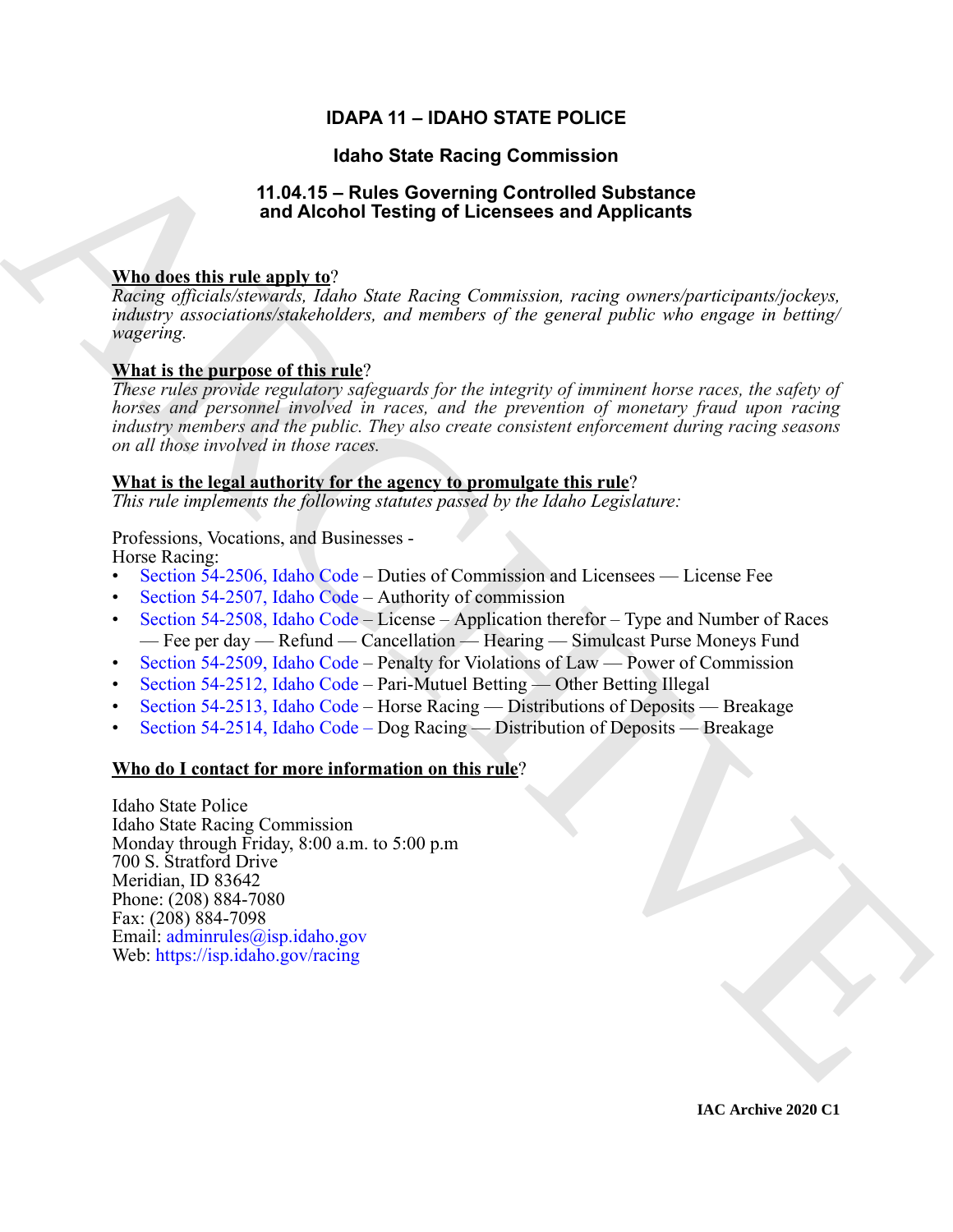# **Table of Contents**

# 11.04.15 – Rules Governing Controlled Substance and Alcohol Testing<br>of Licensees and Applicants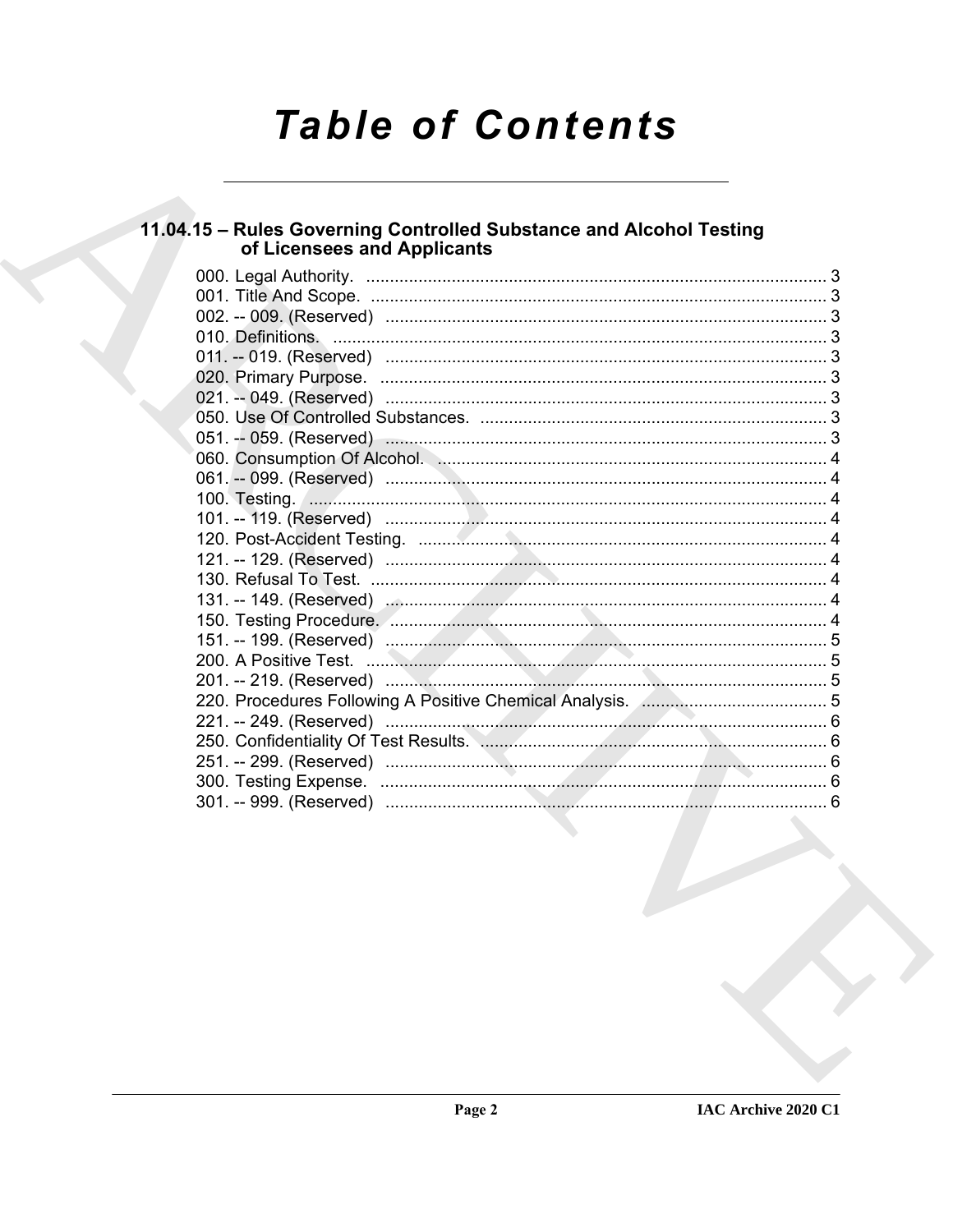#### <span id="page-2-0"></span>**11.04.15 – RULES GOVERNING CONTROLLED SUBSTANCE AND ALCOHOL TESTING OF LICENSEES AND APPLICANTS**

#### <span id="page-2-20"></span><span id="page-2-1"></span>**000. LEGAL AUTHORITY.**

This chapter is adopted pursuant to the legal authority of Title 54, Chapter 25, of the Idaho Code. (3-20-20)T

#### <span id="page-2-22"></span><span id="page-2-2"></span>**001. TITLE AND SCOPE.**

**01.** Title. These rules are cited as IDAPA 11.04.15, "Rules Governing Controlled Substance and Testing of Licensees and Applicants," of the Idaho State Racing Commission. (3-20-20)T Alcohol Testing of Licensees and Applicants," of the Idaho State Racing Commission.

**02.** Scope. These rules govern controlled substance and alcohol testing of licensees and applicants by State Racing Commission. (3-20-20) the Idaho State Racing Commission.

#### <span id="page-2-3"></span>**002. -- 009. (RESERVED)**

#### <span id="page-2-10"></span><span id="page-2-4"></span>**010. DEFINITIONS.**

In addition to the definitions in Title 54, Chapter 25, Idaho Code, the following apply: (3-20-20)T

**01. Alcohol**. The intoxicating agent in beer, wine, or liquor, as the terms are defined in Title 23, Idaho Code, and includes ethyl, methyl, and isopropyl alcohols. (3-20-20)T

<span id="page-2-13"></span><span id="page-2-12"></span><span id="page-2-11"></span>**02. Applicant**. Any person who has applied to the Racing Commission for a license. (3-20-20)T

**03. Controlled Substance**. A drug, substance, or immediate precursor listed in schedules I through V of Article II of Title 37, Chapter 27, Idaho Code. (3-20-20)T

<span id="page-2-16"></span><span id="page-2-15"></span><span id="page-2-14"></span>**04. Licensee**. Any person who has been issued a license by the Racing Commission. (3-20-20)T

**05. Person**. Any individual, association, partnership, firm, joint stock company, joint venture, trust, estate, political subdivision, public or private corporation, or any legal entity, which is recognized by law as the subject of rights and duties. (3-20-20) subject of rights and duties.

**06. Racing Association**. Any person licensed by the Racing Commission to conduct live horse races and pari-mutuel wagering. (3-20-20)T

<span id="page-2-17"></span>**07. Reasonable Suspicion**. Behavior or pattern of behavior indicates that the licensee or applicant is under the influence of a controlled substance or alcohol. The basis of the suspicion may be a specific, contemporaneous event or conduct that has been observed over a period of time. (3-20-20)T

<span id="page-2-19"></span>**Suspension**. A temporary remedial measure designed to protect the safety and integrity of the horse racing industry and the participants therein. (3-20-20)T

<span id="page-2-18"></span>**09. Sample**. A urine sample collected for the purpose of drug testing, or a blood, breath, or saliva sample collected for the purpose of alcohol testing. (3-20-20)T

### <span id="page-2-5"></span>**011. -- 019. (RESERVED)**

#### <span id="page-2-21"></span><span id="page-2-6"></span>**020. PRIMARY PURPOSE.**

60.<br>
The CHAT ARTIFORNITY of the lagar substitute of Fig. 54, Chapter 25, of the Idah Gode.<br>
(13.20.30) T<br>
(11. THE ARCHIVES SCOPE and are distributed by the Second Scotting Constrained Schemes and<br>
The Channel Scheme of In order to protect the integrity of horse racing in the state of Idaho, to protect the health and welfare of licensees and applicants engaged in horse racing within the state of Idaho, to prevent exploitation of the public, licensees and applicants engaged in horse racing in the state of Idaho, to foster fairness of competition within the racing industry and in order to protect public safety within the state of Idaho, the Racing Commission intends to regulate the use of any controlled substance and alcohol at all race meets licensed by it. (3-20-20)T

#### <span id="page-2-7"></span>**021. -- 049. (RESERVED)**

#### <span id="page-2-23"></span><span id="page-2-8"></span>**USE OF CONTROLLED SUBSTANCES.**

No licensee or applicant may have within their body any unauthorized controlled substance while within the enclosure of or on the premises managed by any racing association or the Racing Commission. (3-20-20)T

<span id="page-2-9"></span>**051. -- 059. (RESERVED)**

**Section 000 Page 3**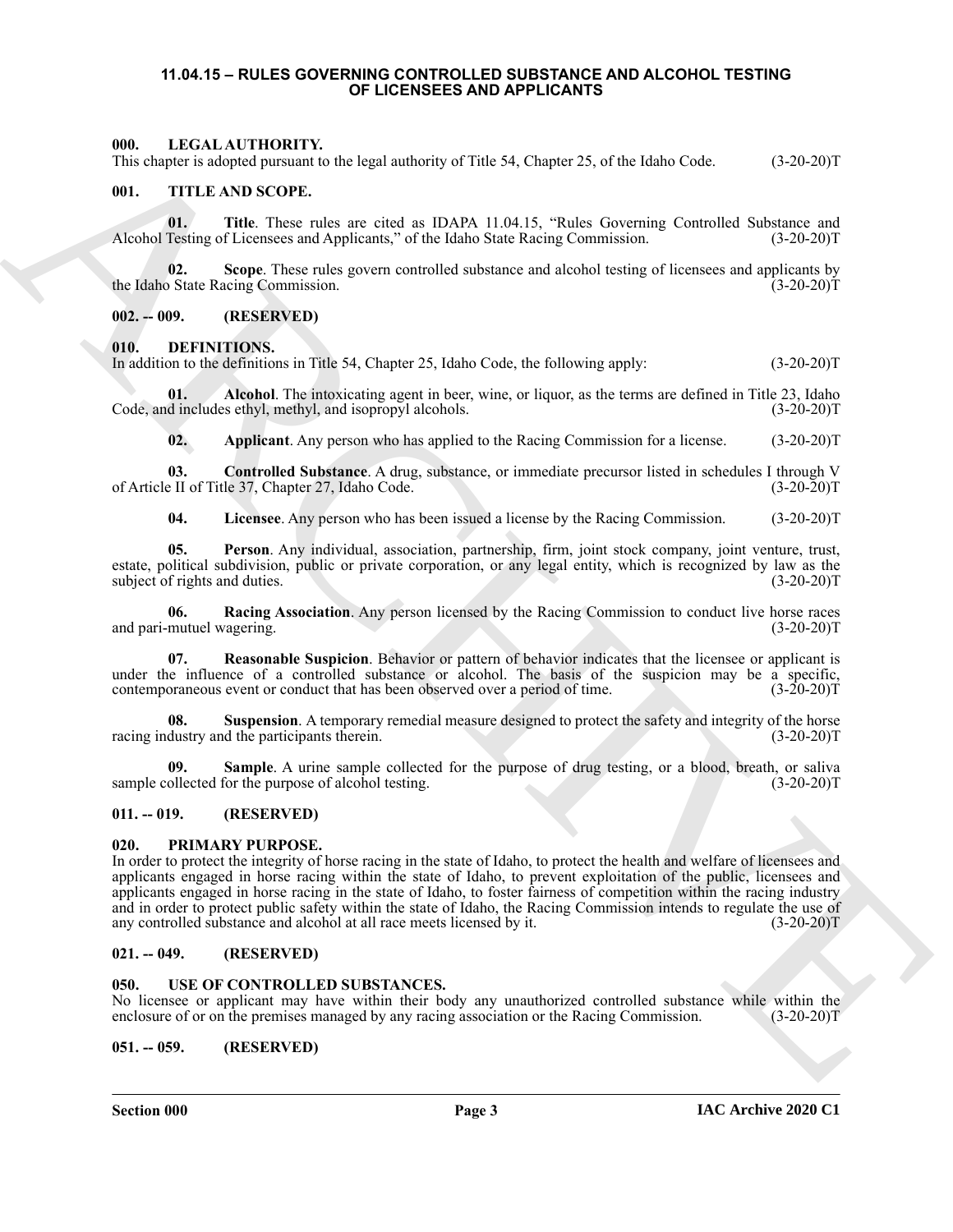### <span id="page-3-9"></span><span id="page-3-0"></span>**060. CONSUMPTION OF ALCOHOL.**

No jockey, starter, assistant starter, pony person, outrider, or racing official may have present within his body any amount of alcohol while participating in any horse race held that day. (3-20-20)T

### <span id="page-3-1"></span>**061. -- 099. (RESERVED)**

#### <span id="page-3-15"></span><span id="page-3-2"></span>**100. TESTING.**

The Board of Stewards, or the Racing Commission acting through the executive director, may require any licensee or applicant to provide blood, urine, or saliva samples for the purpose of drug or alcohol analysis under either of the following circumstances: (3-20-20)T

#### <span id="page-3-17"></span><span id="page-3-16"></span>**01. Random Testing**. As part of a random testing program. (3-20-20)T

**02. Reasonable Suspicion**. When the Board of Stewards finds that there is reasonable suspicion to believe that the proposed testee has used any controlled substance. (3-20-20)T

## <span id="page-3-3"></span>**101. -- 119. (RESERVED)**

#### <span id="page-3-10"></span><span id="page-3-4"></span>**120. POST-ACCIDENT TESTING.**

At its discretion the Board of Stewards may conduct post-accident controlled substance or alcohol testing of any licensee or applicant who is involved in a racing or job-related accident on the track or on racing association grounds<br>that requires treatment away from the scene of the accident. (3-20-20) that requires treatment away from the scene of the accident.

#### <span id="page-3-5"></span>**121. -- 129. (RESERVED)**

#### <span id="page-3-11"></span><span id="page-3-6"></span>**130. REFUSAL TO TEST.**

**01. Refusal to Supply a Sample**. When any licensee or applicant is requested to submit to a drug test in a manner prescribed in these rules, the person must do so in a prompt manner. Refusal to supply such sample will result in:  $(3-20-20)T$ 

<span id="page-3-12"></span>**a.** The immediate suspension of the licensee or applicant; and  $(3-20-20)$ T

**b.** A hearing before the Board of Stewards in accordance with IDAPA 11.04.04, "Rules Governing hary Hearings and Appeals," Section 050. (3-20-20) Disciplinary Hearings and Appeals," Section 050.

#### <span id="page-3-14"></span>**02. Suspended from Racing for Refusal to Test**. (3-20-20)T

**a.** If the Board of Stewards finds at the hearing that said refusal to test occurred, the licensee or applicant will be suspended from racing for seven (7) calendar days and be subject to random testing for one (1) year.  $(3-20-20)T$ 

<span id="page-3-13"></span>**b.** In the event of a finding of just cause the licensee or applicant must submit to a test immediately conditions which justly prevented testing abate or can be eliminated. (3-20-20)<sup>T</sup> once the conditions which justly prevented testing abate or can be eliminated.

Goto The Police Point Counter and Counter and Counter and Counter and Counter and Counter and Counter and Counter and Counter and Counter and Counter and Counter and Counter and Counter and Counter and Counter and Counter **03. Subject to Random Testing**. In the event a licensee or applicant refuses to test when requested after previously refusing to test or previously testing positive for drugs, that licensee or applicant will be suspended from racing for a period of ninety (90) calendar days and subject to random testing for a period of one (1) year.

 $(3-20-20)T$ 

### <span id="page-3-7"></span>**131. -- 149. (RESERVED)**

#### <span id="page-3-18"></span><span id="page-3-8"></span>**150. TESTING PROCEDURE.**

<span id="page-3-19"></span>**01.** Accordance with Established Procedures. Testing must be done in accordance with established and law enforcement procedures in the state of Idaho. (3-20-20)<sup>T</sup> medical and law enforcement procedures in the state of Idaho.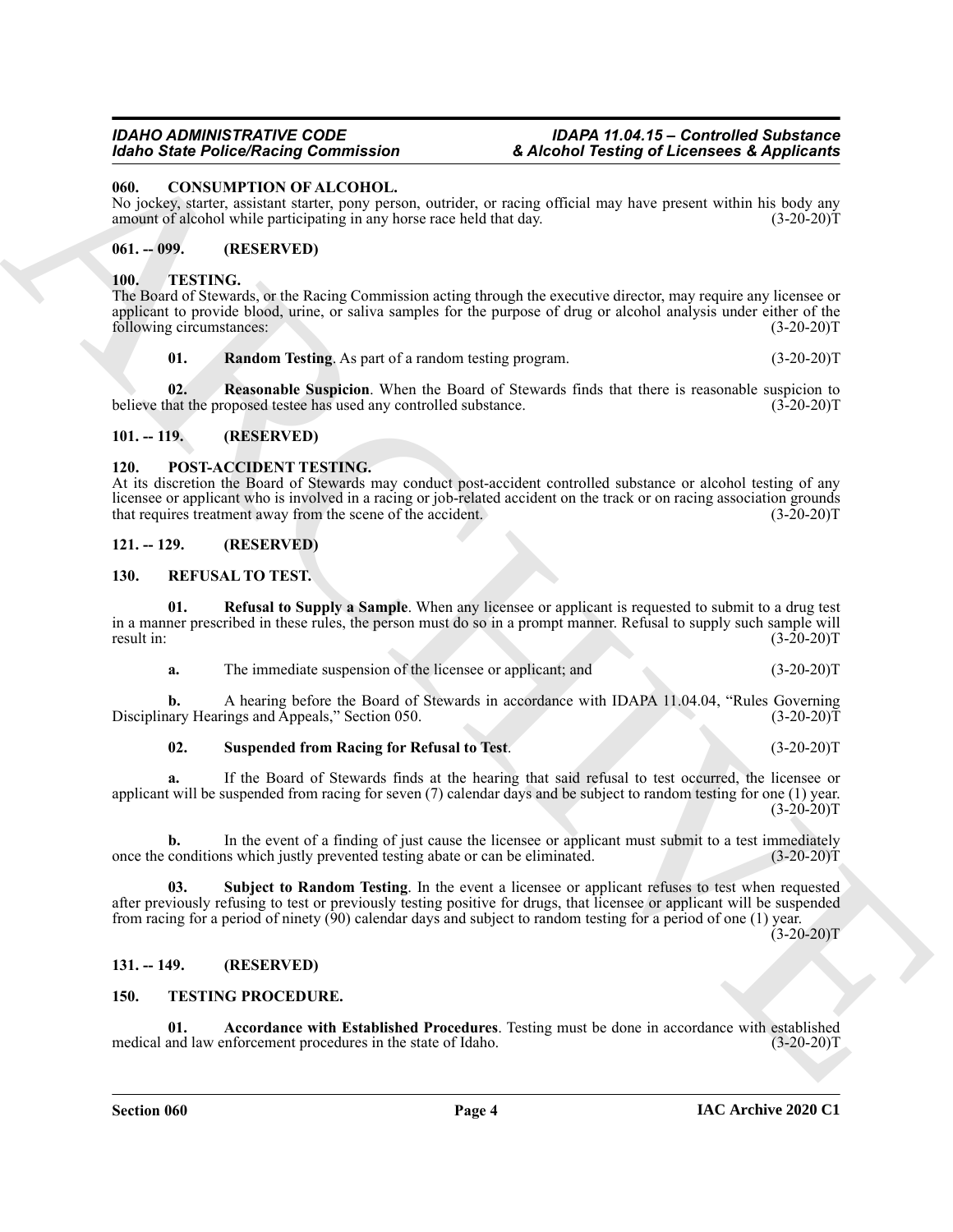<span id="page-4-14"></span>**02. Retesting**. The sample may be retested at the request of the licensee or applicant at either the laboratory used by the Racing Commission or a separate laboratory selected from a list provided by the Racing Commission. The licensee or applicant is responsible for all costs associated with the retesting of the sample.  $(3-20-20)$ T

## <span id="page-4-0"></span>**151. -- 199. (RESERVED)**

### <span id="page-4-4"></span><span id="page-4-1"></span>**200. A POSITIVE TEST.**

On receiving written notice from the approved laboratory that a sample has been found positive for a controlled substance, the Racing Commission will initiate the following procedure: (3-20-20) (3-20-20) T

<span id="page-4-8"></span>**Notification**. The Racing Commission, through the Executive Director, will notify the presiding ard the test results to the Board of Stewards. (3-20-20)<sup>T</sup> Steward and forward the test results to the Board of Stewards.

**02. Hearing Set**. The Board of Stewards will set a hearing in accordance with IDAPA 11.04.04, "Rules Governing Disciplinary Hearings and Appeals," within the next two  $(2)$  racing days or seven  $(7)$  calendar days, whichever is less, after they receive notice of a positive test from the Executive Director.  $(3-20-20)$ whichever is less, after they receive notice of a positive test from the Executive Director.

#### <span id="page-4-10"></span><span id="page-4-6"></span>**03. Written Notice**. (3-20-20)T

**a.** Notice of Hearing. Written notice of the hearing must be given to the licensee or applicant as soon as the hearing date is set. The hearing may be held within a shorter or longer period of time if the licensee, employee, or applicant named and the Board of Stewards agree. (3-20-20) or applicant named and the Board of Stewards agree.

**b.** Service of Notice. Service must be to the licensee or applicant personally by leaving the notice at the person's residence with someone of reasonable age and discretion residing therein, or by mail to the person's last known address. If by mail, service is deemed completed on the third day after mailing. (3-20-20)T

<span id="page-4-9"></span>**Opportunity for Explanation**. The hearing will conducted before the Board of Stewards pursuant to IDAPA 11.04.04, "Rules Governing Disciplinary Hearings and Appeals." At the hearing, the licensee or applicant will be provided an opportunity to present evidence and explain the positive test. (3-20-20)T will be provided an opportunity to present evidence and explain the positive test.

<span id="page-4-5"></span>**05. Confidentiality**. The Board of Steward's hearing must be closed and the facts therein will be kept confidential, unless for use with respect to any subsequent contested hearing or order by the Racing Commission or judicial hearing with regard to such facts. Closure of the hearing and confidentiality of the proceedings may be waived by the licensee, employee, or applicant. (3-20-20)T

<span id="page-4-7"></span>**06. Lacking Satisfactory Explanation**. Lacking a satisfactory explanation and documentation or upon the licensee or applicant agreeing with the test results, the Board of Stewards will suspend the licensee or applicant in accordance with Section 220 of these rules. (3-20-20) accordance with Section  $220$  of these rules.

### <span id="page-4-2"></span>**201. -- 219. (RESERVED)**

# <span id="page-4-11"></span><span id="page-4-3"></span>**220. PROCEDURES FOLLOWING A POSITIVE CHEMICAL ANALYSIS.**

<span id="page-4-13"></span><span id="page-4-12"></span>**01. First Positive Test**. For a licensee's or applicant's first positive drug test he will not be allowed to participate in racing for seven (7) calendar days and until such time as he has received a substance abuse evaluation and has begun the recommended rehabilitation program. Additionally, the licensee or applicant will be subject to random testing for a period of one (1) year from the date the positive sample was taken. (3-20-20)T random testing for a period of one  $(1)$  year from the date the positive sample was taken.

Mode State Police Characterization of the state of the form of the form of the state of the state of the state of the state of the state of the state of the state of the state of the state of the state of the state of the After Evaluation. After such evaluation, but not before the tolling of the seven (7) calendar days awarded in Subsection 220.01 of these rules, if said licensee's or applicant's condition proves non-addictive and not detrimental to the best interest of racing, said licensee or applicant will be allowed to participate in racing provided he can produce a negative test result from a laboratory approved by the Racing Commission and agrees to further testing at the discretion of the Stewards or designated Racing Commission representative to ensure his unimpairment.

 $(3-20-20)T$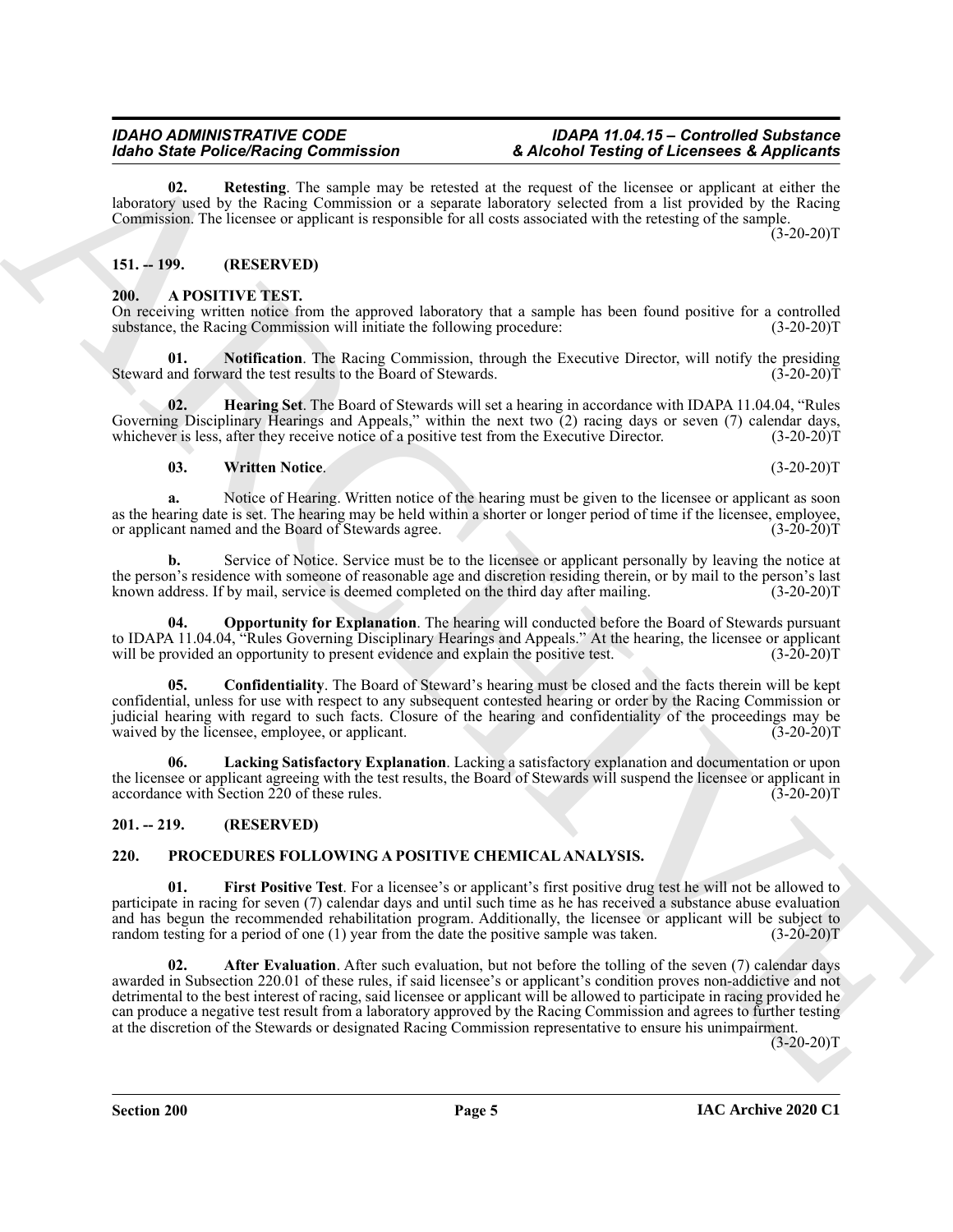<span id="page-5-6"></span>**03.** Second Violation. For a licensee's or applicant's second violation, he will be suspended for ninety (90) consecutive days and until he provides the Stewards with documentation that he has enrolled and is progressing satisfactorily in a certified drug rehabilitation program approved by the Racing Commission. (3-20-20)T

<span id="page-5-7"></span>**04. Third Violation**. For a licensee's or applicant's third violation, he will be suspended and the case referred to the Racing Commission for consideration of revocation of the individual's license. (3-20-20)T

# <span id="page-5-0"></span>**221. -- 249. (RESERVED)**

### <span id="page-5-5"></span><span id="page-5-1"></span>**250. CONFIDENTIALITY OF TEST RESULTS.**

All test results are obtained as part of an inquiry into a person's fitness to be granted or to retain a license and are exempt from public disclosure pursuant to Section 9-304C, Idaho Code. A statistical summary will be made available annually.  $(3-20-20)T$ 

# <span id="page-5-2"></span>**251. -- 299. (RESERVED)**

#### <span id="page-5-8"></span><span id="page-5-3"></span>**300. TESTING EXPENSE.**

Monto Sainte Police Neumann Granten and the control of the control of the control of the control of the control of the control of the control of the control of the control of the control of the control of the control of t Except for retesting requested by a licensee or applicant, all testing ordered pursuant to these rules, whether blood, urine, or breath, will be at the expense of the Racing Commission. All expense of drug or alcohol evaluation, treatment, reports, and fees will be at the expense of the licensee or applicant undergoing such evaluation or treatment. (3-20-20)T

<span id="page-5-4"></span>**301. -- 999. (RESERVED)**